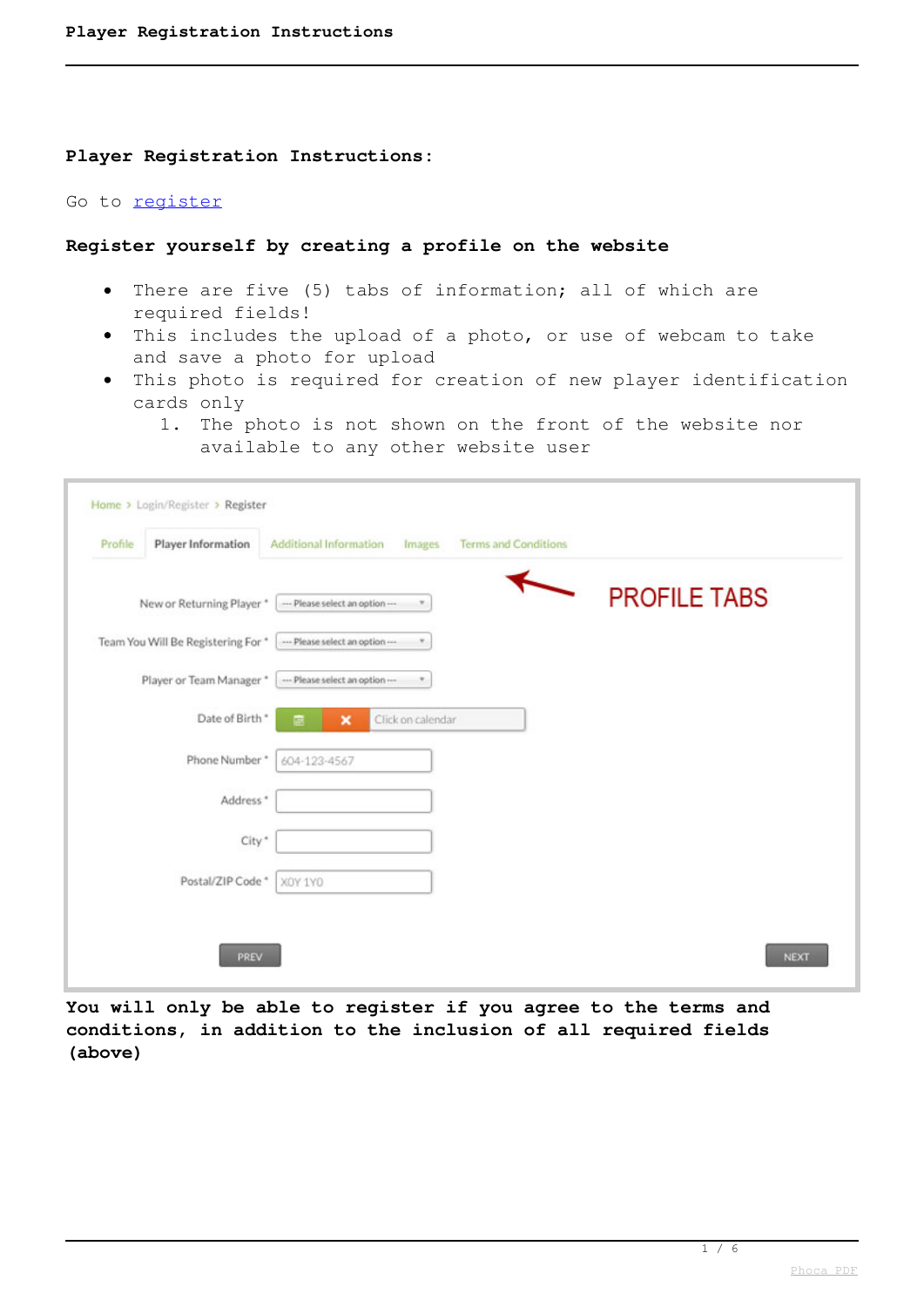| Warning       | Some required fields are not filled, please complete your profile                                                        |                                                             |  |
|---------------|--------------------------------------------------------------------------------------------------------------------------|-------------------------------------------------------------|--|
| Profile       | Player Information<br>Personal Info                                                                                      | Legal<br>Images                                             |  |
| <b>SUBMIT</b> | ■ Yes I Agree<br><b>BCSA Terms &amp;</b><br>Conditions*<br>Yes I Agree<br>MSA Terms &<br>$\Box$<br>Conditions*<br>CANCEL | <b>ACCEPT TERMS LEAGUE'S</b><br><b>TERMS AND CONDITIONS</b> |  |

**Login to the website using your Username and Password previously selected**

**A message will appear upon submission of an accepted (successful) registration**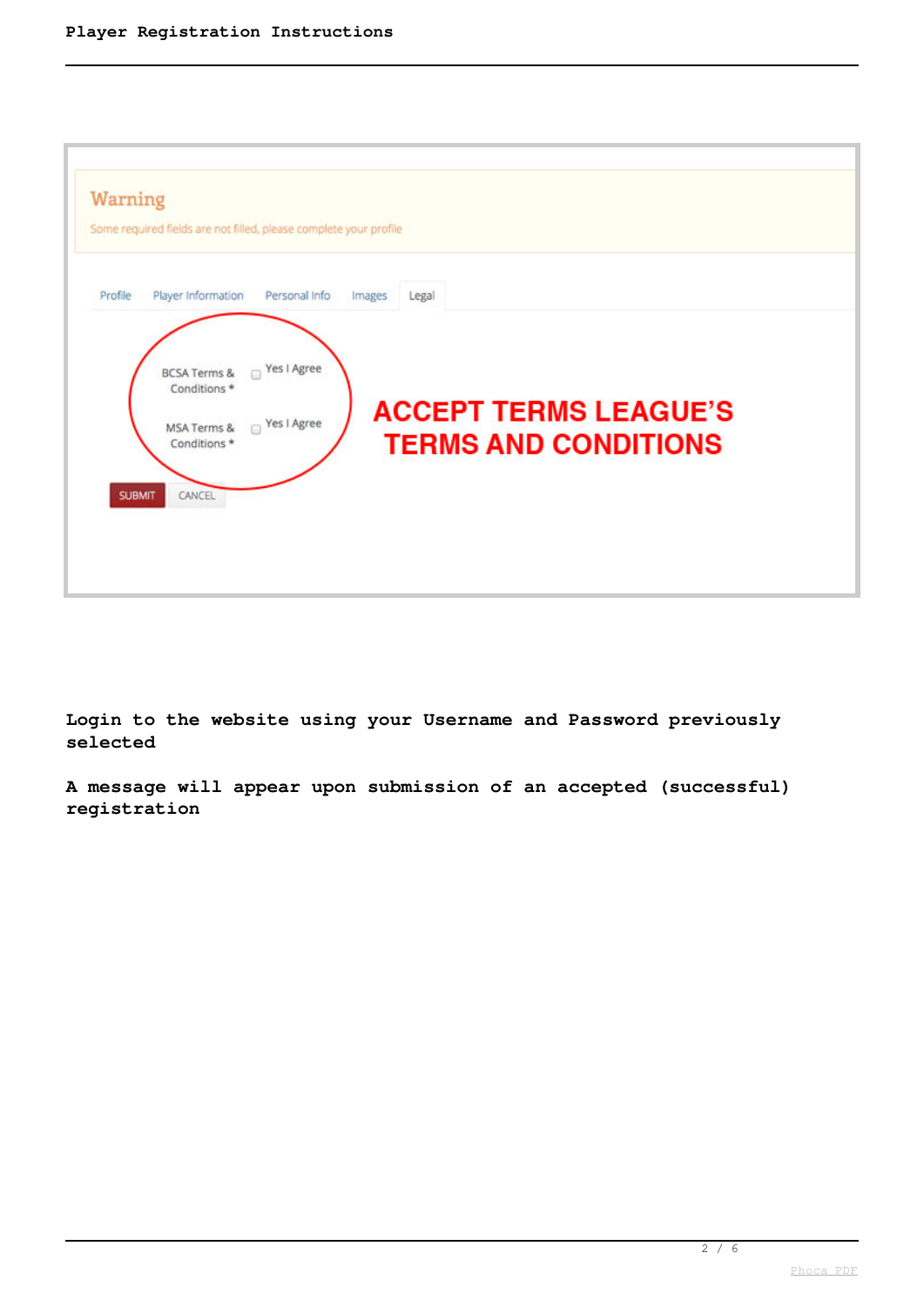| SELECT THE TEAM TO | Congratulations                                                   | PPLICATION TO JOIN |
|--------------------|-------------------------------------------------------------------|--------------------|
| <b>THE</b>         | You have successfully registered or updated your information.     | AL.                |
| BE S               | Your ID Card is being processed by our administration team. Skip  | VAL                |
| SKIP JOINII        | joining team if already joined a team for this 2016 Summer Season | R SEASON.          |
|                    | <b>SKIP JOINING A TEAM</b><br><b>JOIN A TEAM</b>                  |                    |

## **Clicking on the link in the email will take you back to the website**

# **Apply to join a roster**

- From the drop down, select the name of the team you wish to join (displayed by division)
- Click "Join Team"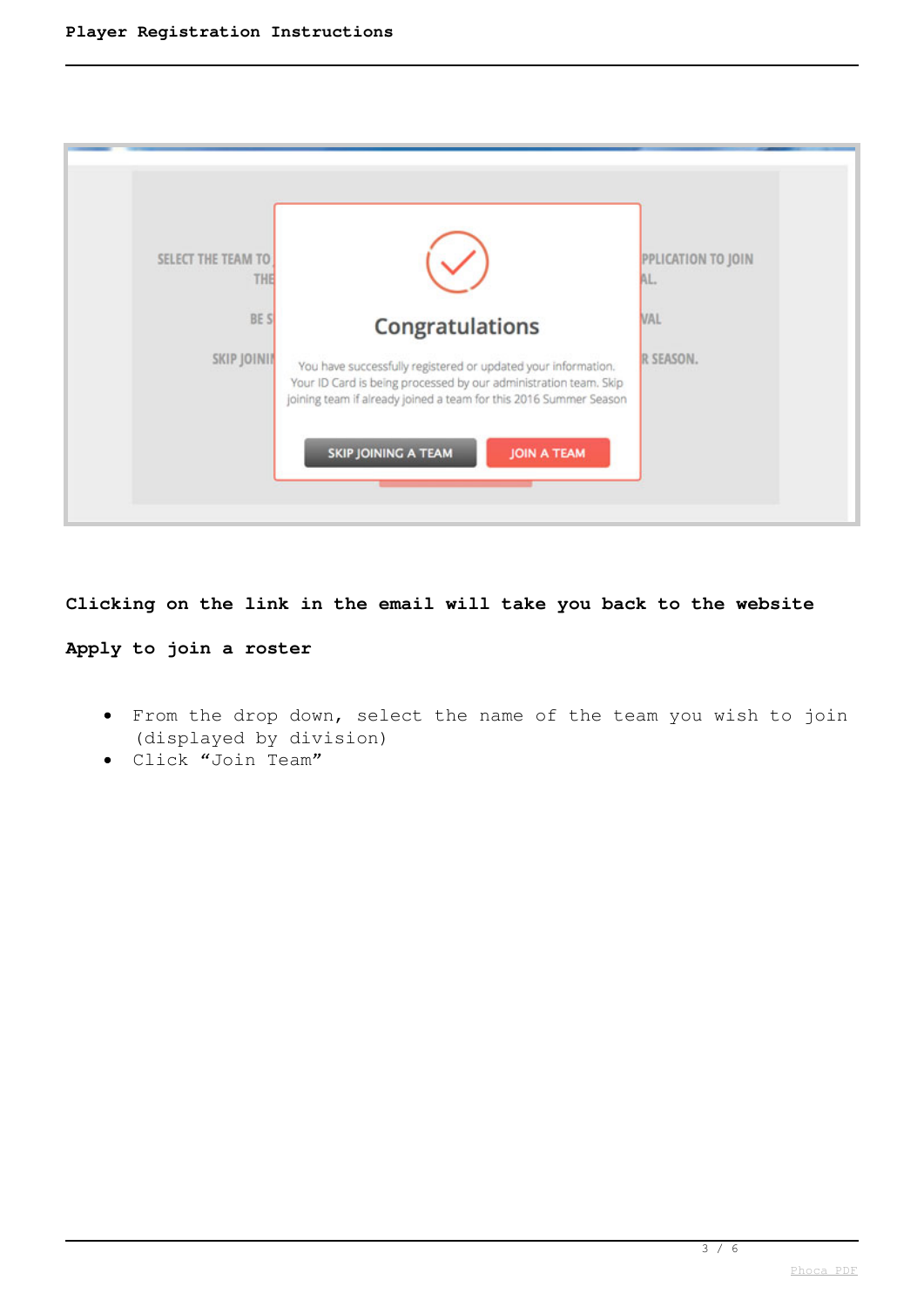

- **Fill up your yersey number, position and photo (Optional. This information is public on the website)**
- **Await for team moderator (team manager) to approve your application**
- **Your team manager will receive an email and a notification on the website stating that a player is waiting to join the team**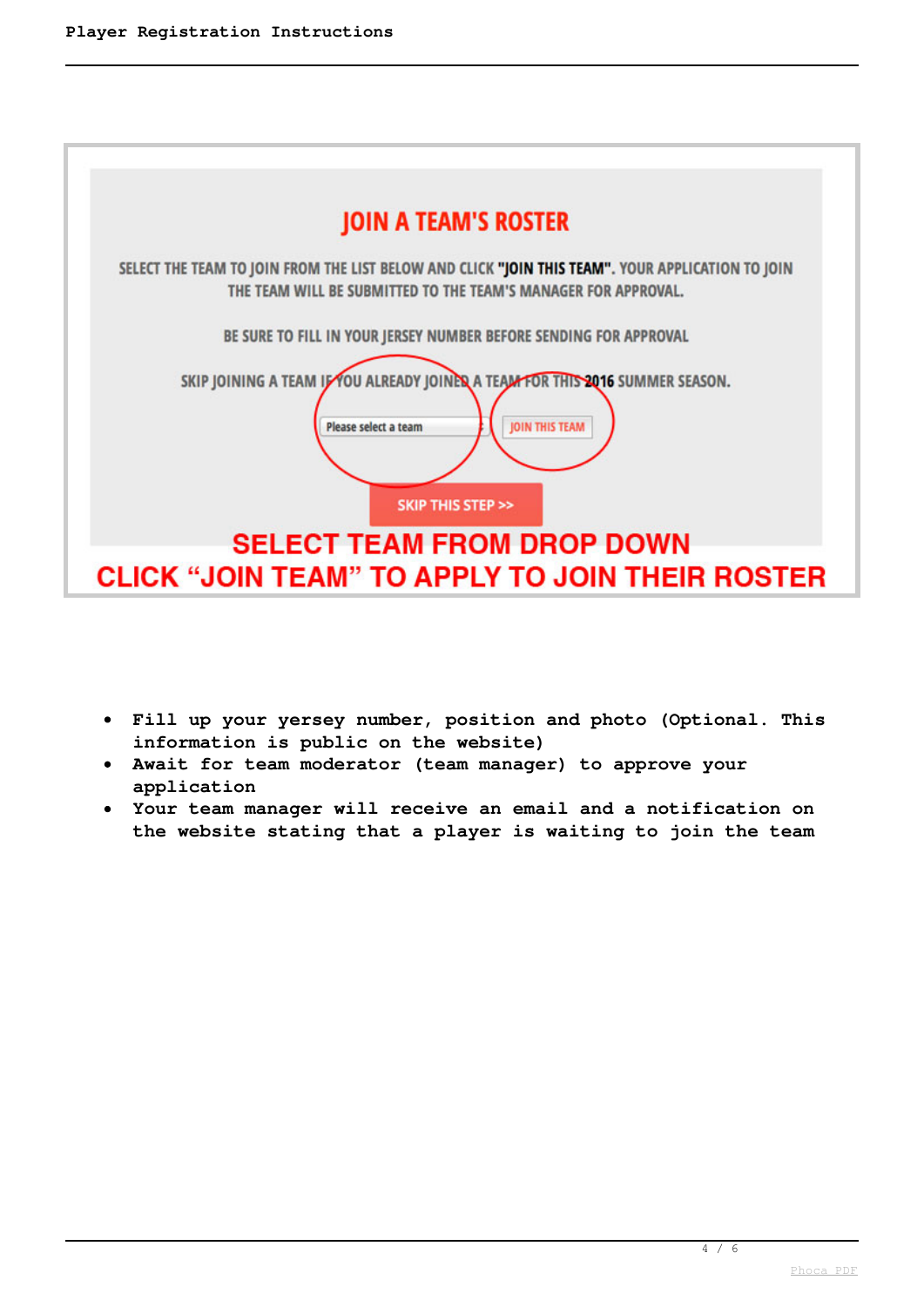

### **Finally, This is where the player can include jersey number**

- You will then be able to log in and update your profile
- As per point 2.c. (above), the photo you upload for the player  $\bullet$ ID card is not part of your profile

Should you wish to add your photo to your visible profile, please upload a photo here